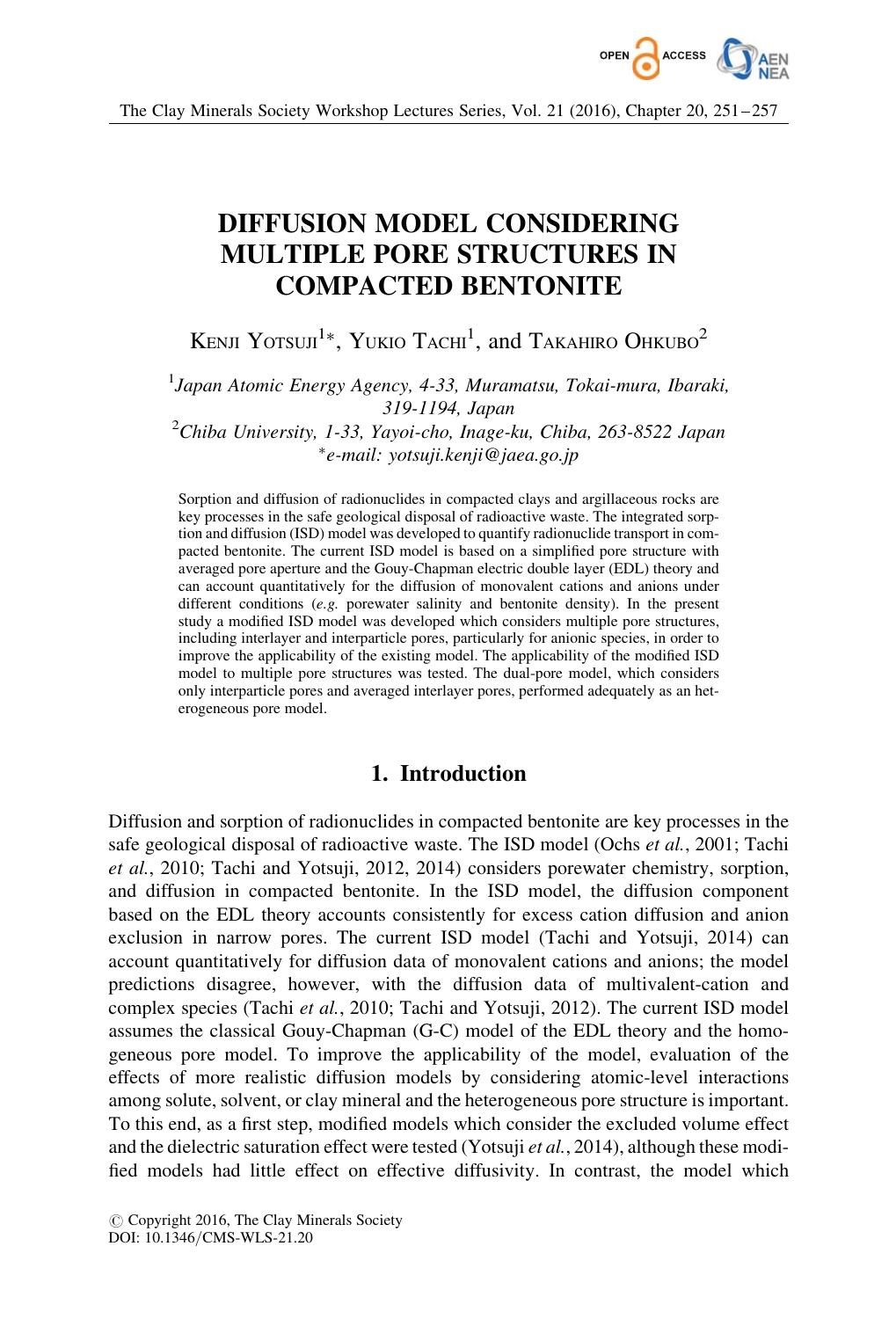considers the effective electric charge of hydrated ions, calculated using the Gibbs free energy of hydration, agreed well with the diffusion data on divalent cations  $(Sr^{2+})$ . As a next step, in the present study, the existing ISD model was modified to allow for consideration of multiple pore structures, including interlayer and interparticle pores. The applicability of the modified ISD model was then tested for multiple pore structures.

## 2. Modeling approach

The key parameter of the diffusion component  $D_{e,i}$  (m<sup>2</sup> s<sup>-1</sup>) of species i in the ISD model is electrostatic constrictivity  $\delta_{el,i}$  (-), and these are related as follows:

$$
D_{e,i} = \phi \frac{\delta_g \delta_{e,i}}{\tau^2} D_{w,i}
$$
 (1)

where  $\phi$  is porosity (-),  $\tau$  is tortuosity (-),  $\delta_g$  is the geometrical constrictivity (-), and  $D_{w,i}$ is the tracer diffusivity of species i in bulk liquid water  $(m^2 s^{-1})$ . The electrostatic constrictivity is evaluated as the average ratio of the ionic concentration in the diffuse layer vs. that in bulk water, by considering the enhanced viscosity of water due to viscoelectric effects in the interlayer as follows:

$$
\delta_{\text{el},i} := \frac{1}{d} \int_{0}^{d} \frac{\eta_{0}}{\eta(x)} \cdot \frac{n_{i}(x)}{n_{\text{b},i}} dx
$$
  
= 
$$
\frac{1}{d} \int_{0}^{d} \frac{1}{1 + f_{\text{ve}}(\text{d}\psi/\text{d}x)^{2}} \exp\left(-\frac{e z_{i} \psi(x)}{kT}\right) dx
$$
 (2)

where  $n_i(x)$ ,  $\eta(x)$ , and  $\psi(x)$  are the local number density of ionic species i (m<sup>-3</sup>), viscosity of water (N s  $m^{-2}$ ), and electric potential (V) in the interlayer at a distance of x (m) from the clay basal surface, respectively;  $n_{\text{b},i}$  and  $\eta_0$  are the corresponding number density and the viscosity of bulk water, respectively; d is the interlayer width (m);  $z_i$  is the valence of ionic species  $i$  (-); e is the absolute value of the elementary electric charge (C); k is Boltzmann's constant  $(J K^{-1})$ ; T is the temperature (K); and  $f_{ve}$  is a viscoelectric constant  $(=1.02 \times 10^{-15} \text{ m}^2 \text{ V}^{-2}$ , Lyklema and Overbeek, 1961).

The Poisson-Boltzmann (P-B) equation, which describes the distribution of electric potential  $\psi(x)$  in the EDL, is as follows (e.g. Verwey and Overbeek, 1948):

$$
\frac{d^2\psi}{dx^2} = -\frac{1}{\varepsilon_b \varepsilon_0} \sum_i e_{\bar{z}_i n_{b,i}} \exp\left(-\frac{e_{\bar{z}_i} \psi(x)}{kT}\right),\newline\n\frac{d\psi}{dx}\bigg|_{x=0} = -\frac{\sigma_0}{\varepsilon_b \varepsilon_0}, \frac{d\psi}{dx}\bigg|_{x=d/2} = 0
$$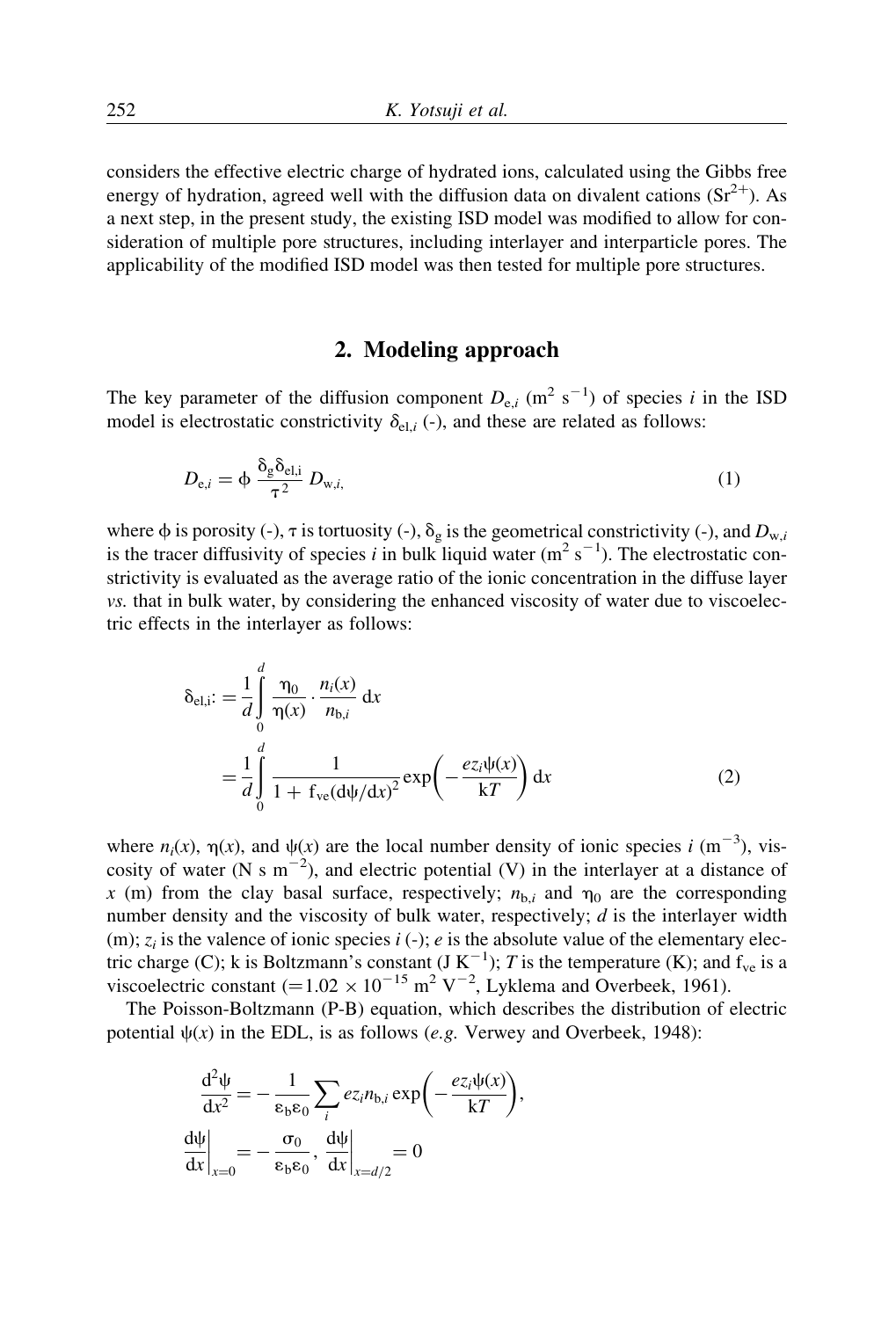where  $\varepsilon_b$  is the relative permittivity of water (= 78.36 at 298.15 K) and  $\varepsilon_0$  is the vacuum permittivity (C V<sup>-1</sup> m<sup>-1</sup>). Surface charge density,  $\sigma_0$ , is -0.129 C m<sup>-2</sup>, as calculated from the CEC (= 108 meq/100 g) and specific surface area (=  $8.1 \times 10^5$  m<sup>2</sup> kg<sup>-1</sup>) for montmorillonite (Carter et al., 1965). The entire pore volume is assumed to be distributed in slit-like pores with an averaged aperture of  $d = 2.25 \times 10^{-9}$  m, as calculated for Kunipia- $F^{\textcircled{w}}$  (purified montmorillonite, which is produced from a crude Tsukinuno bentonite) at a dry density of 800 kg m<sup>-3</sup>.  $D_{e,i}$  values were evaluated based on equation 1 using the same porosity  $\phi$  (= 0.723) and geometric factor  $\delta_{\alpha}/\tau^2$  (= 0.0989, Tachi and Yotsuji, 2014) for both cations and anions.

As mentioned above, the existing ISD model was developed on the assumption of an homogeneous pore structure. According to analyses using X-ray diffraction (XRD) or nuclear magnetic resonance (NMR), however, the migration pathways of nuclides as (1) 'interlayer (interlamellar) pores' (in montmorillonite) and (2) 'interparticle pores' (between clay particles or other mineral particles) in saturated compacted bentonite (e.g. Bradbury and Bayens, 2003) must be classified. This pore structure changes according to the dry density of bentonite and the salinity of porewater (Kozaki *et al.*, 1998, 2008; Holmboe et al., 2012).

The simplest modification of the ISD model is that which accounts for heterogeneous pore structures; the dual-pore model is considered first (Figure 1a). Here,  $T_1$  is the thickness of a montmorillonite 2:1 layer  $(m)$ , b is the basal spacing (a period of the direction perpendicular to a basal plane) (m),  $T_2$  is averaged thickness of accessory minerals included in the dual pore structure unit cell (m),  $d_1 (= b - T_1)$  is interlayer spacing (m), and  $d_2$  is averaged spacing of interparticle pores (m). S is the area of one side of the basal plane  $(m<sup>2</sup>)$  and it satisfies  $S = S_w M_m/(2N)$ , where  $S_w$  is the specific surface area of montmorillonite  $(m^2 \text{ kg}^{-1})$ ,  $M_\text{m}$  is the molecular weight of the montmorillonite included in a unit cell  $(kg)$ , and N is the stacking number of the montmorillonite 2:1 layer included in a unit cell. Interlayer spacing,  $d_1$ , is calculated on the basis of the relationship  $T_1 = 2/(S_{\rm w} \rho_{\rm m})$ as follows:



Figure 1. (a) Schematic diagram of the unit cell of a dual-pore model, and (b) salinity dependence of the volume ratio of a one-to-four-layer hydrated state and interparticle pores with  $\rho_b^{ben} = 800 \text{ kg m}^{-3}$  (JAEA, 2015).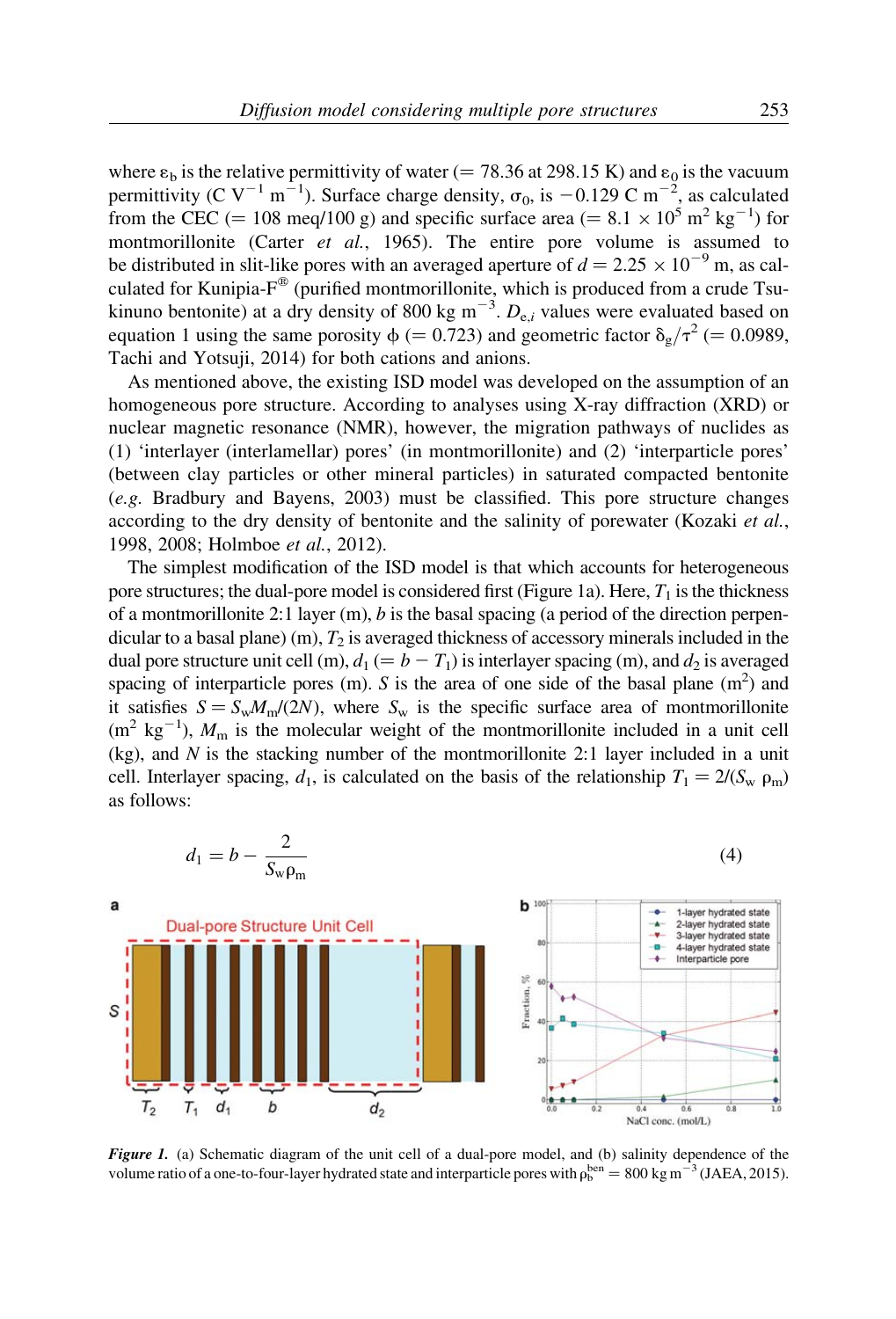where  $\rho_m$  (= 2884 kg m<sup>-3</sup>) is the specific density of pure montmorillonite. Then, the average spacing of interparticle pores,  $d_2$ , is calculated using the following equation:

$$
d_2 = \frac{2N}{S_{\rm w}r} \left( \frac{1}{\rho_b^{\rm ben}} - \frac{1}{\rho_s^{\rm ben}} \right) - (N - 1)d_1
$$
\n(5)

where  $\rho_s^{\text{ben}}$  and  $\rho_b^{\text{ben}}$  are the specific and dry densities of bentonite, respectively, and r is the montmorillonite content in bentonite. When the dual-pore model is applied to Kunipia-F  $(\rho_s^{\text{ben}} = 2880 \text{ kg m}^{-3}, r = 0.99)$  with  $\rho_b^{\text{ben}} = 800 \text{ kg m}^{-3}$ , the montmorillonite interlayers are mostly in the three-layer hydrated state, and the basal spacing  $b = 1.88 \times 10^{-9}$  m (Kozaki et al., 1998). In the present study,  $S_w = 8.1 \times 10^5$  m<sup>2</sup> kg<sup>-1</sup> was used.  $T_1 = 8.56 \times 10^{-10}$  m and interlayer spacing,  $d_1 = 1.02 \times 10^{-9}$  m, therefore. Furthermore, assuming that averaged stacking number  $N$  is equal to 8 (Nakano, 1991), the average spacing of interparticle pores,  $d_2$  is equal to  $1.09 \times 10^{-8}$  m, according to equation 5.

In the development of the dual-pore model, the salinity dependence of the interlayer hydrated state was ignored. The interlayer hydrated state depends mostly on salinity, and various hydration states coexist. Using the result of an NMR measurement based on the method described by Ohkubo et al. (2008), a multi-pore model is considered here which takes into account the salinity dependence of the interlayer hydrated state and the coexistence of various hydration states (JAEA, 2015). The salinity dependence of the volume ratios of one-to-four-layer hydrated states and interparticle pores with  $\rho_b^{\text{ben}} = 800 \text{ kg}$  $m^{-3}$  is shown in Figure 1b. The averaged spacing of interparticle pores,  $d_2$ , is calculated using the following equation:

$$
d_2 = \frac{1 - f_{\text{e1}}}{f_{\text{e1}}} (N - 1) d_1 \tag{6}
$$

where  $f_{1}$  is the volume ratio of montmorillonite interlayer pores to the total pore volume in bentonite, and interlayer spacing,  $d_1$ , is defined by the following equation:

$$
d_1 = \left(\frac{\xi_1}{d_{1-1}} + \frac{\xi_2}{d_{1-2}} + \frac{\xi_3}{d_{1-3}} + \frac{1 - \xi_1 - \xi_2 - \xi_3}{d_{1-4}}\right)^{-1} \tag{7}
$$

where  $\xi_i$  is the volume ratio of the *i*th layer hydrated interlayer pores to the total interlayer pore volume, and  $d_{1-i}$  is the *i*th layer hydrated interlayer spacing. According to XRD measurements (Kozaki *et al.*, 1998), the basal spacing of the two-layer hydrated state, b, was  $1.56 \times 10^{-9}$  m, and the basal spacing of the three-layer hydrated state, b, was  $1.88 \times 10^{-9}$  m. The two-layer hydrated interlayer spacing,  $d_{1-2}$ , therefore equals  $7.04 \times 10^{-10}$  m, and the three-layer hydrated interlayer spacing,  $d_{1-3}$ , equals  $1.02 \times 10^{-9}$  m where  $T_1 = 8.56 \times 10^{-10}$  m. The one-layer hydrated interlayer spacing,  $d_{1-1}$ , and four-layer hydrated interlayer spacing,  $d_{1-4}$ , were estimated from these data assuming a linear relationship between hydrated state and interlayer spacing. As a result,  $d_{1-1} = 3.84 \times 10^{-10}$  m and  $d_{1-4} = 1.34 \times 10^{-9}$  m.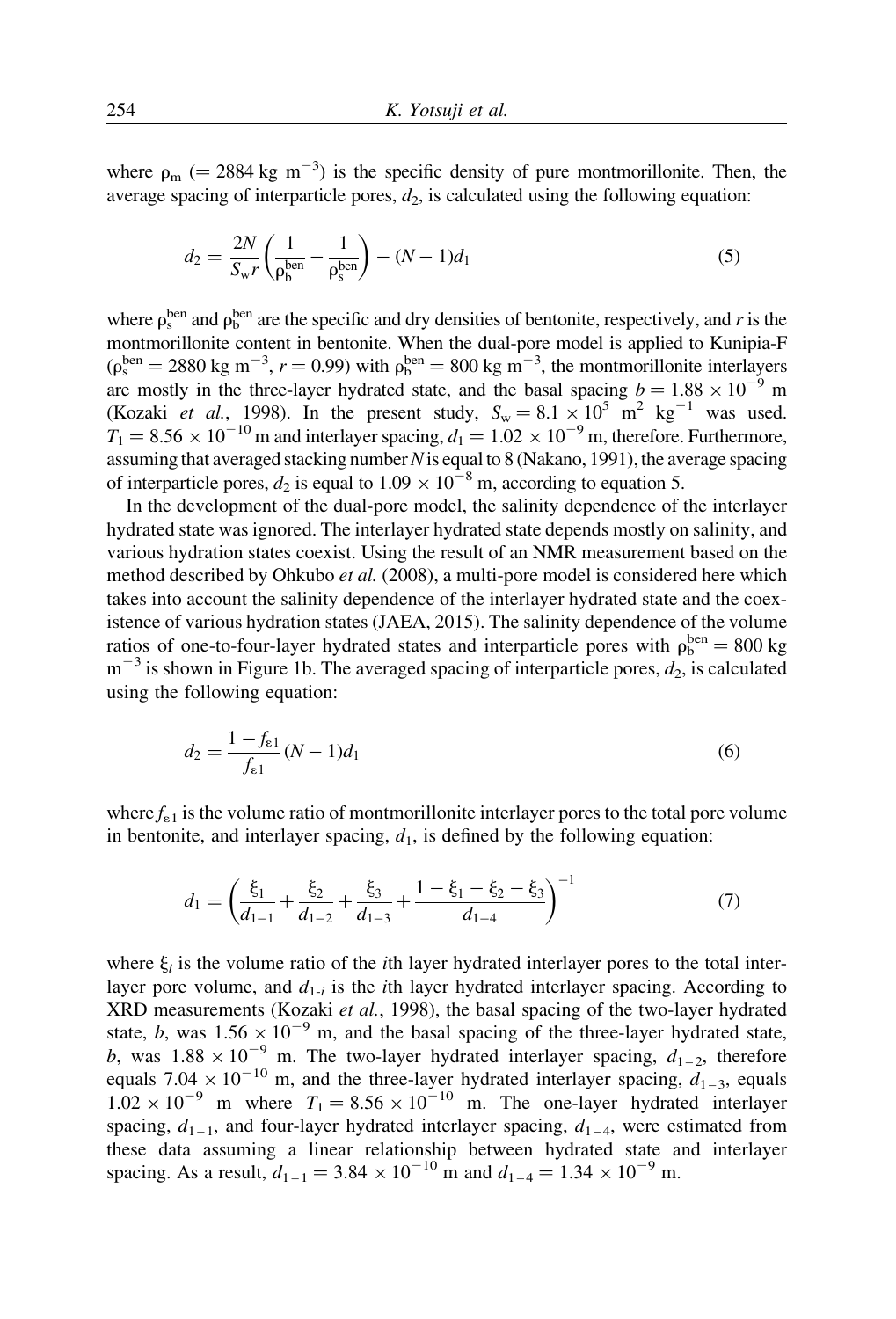#### 3. Results and discussion

The salinity dependence of the effective diffusivity of  $\text{Sr}^{2+}/\text{Cs}^{+}/\text{I}^{-}$  calculated using the dual-pore model and the current ISD model are shown in Figure 2a, together with measured data (Tachi and Yotsuji, 2012, 2014). The effective diffusivities were calculated using harmonic mean weighting in conjunction with the volume ratio of the logarithmic effective diffusivity of each pore. The cationic species migrate mainly in the narrower interlayer pores because of enhanced cation concentration. In contrast, anionic species are expected to migrate into wider pores forced by anion exclusion in narrow pores (Tachi and Yotsuji, 2014). The dependence of salinity of electrostatic constrictivity on wider pore spacing is less than that on narrower pore spacing. Anionic species have this tendency in contrast to cationic species. The dependence of effective diffusivity on the salinity in the dual-pore model is, therefore, less than that in the homogeneous pore model (current ISD model) because the contribution of interparticle pores to effective diffusivity is greater than that of interlayer pores. This situation is almost the same in the case of the multi-pore model (Figure 2b) where it is more conspicuous than for the dual-pore model because the volume ratio of pores with wider spacing is greater in lower-salinity domains (Figure 1b).

In the present study, the specific surface area of montmorillonite  $(S_w)$  was assumed to be 8.1  $\times$  10<sup>5</sup> m<sup>2</sup> kg<sup>-1</sup> (Carter *et al.*, 1965) and the specific density of pure montmorillonite  $(\rho_m)$  to be 2884 kg m<sup>-3</sup> (calculated on the basis of  $\rho_s^{ben} = 2880$  kg m<sup>-3</sup> and  $r = 0.99$  for Kunipia-F). Then,  $T_1 = 8.56 \times 10^{-10}$  m, calculated from the relationship  $T_1 = 2/(S_w \rho_m)$ , was used. According to recent literature (e.g. Karnland et al., 2006; Holmboe et al., 2012; Holmboe and Bourg, 2014), however, for  $S_w = 7.5 \times 10^5$  m<sup>2</sup> kg<sup>-1</sup> and  $\rho_m = 2800 \text{ kg m}^{-3}$ ,  $T_1$  is evaluated as  $9.5 \times 10^{-10}$  m, therefore. Although the difference of  $1 \times 10^{-10}$  m in the thickness of the clay is non-negligible, confirmation was achieved here that it would have little influence on the final results of the diffusion models.

The current ISD model could be improved by considering multiple pore structures, particularly for anionic species, and the dual-pore model, which considers only interparticle



**Figure 2.** (a) Effective diffusivity of  $Sr^{2+}/Cs^{+}/I^{-}$  as a function of salinity, as calculated using the dual-pore model and the current ISD model (homogeneous pore model), together with measured data (Tachi and Yotsuji, 2012, 2014); (b) the same result determined using a multi-pore model.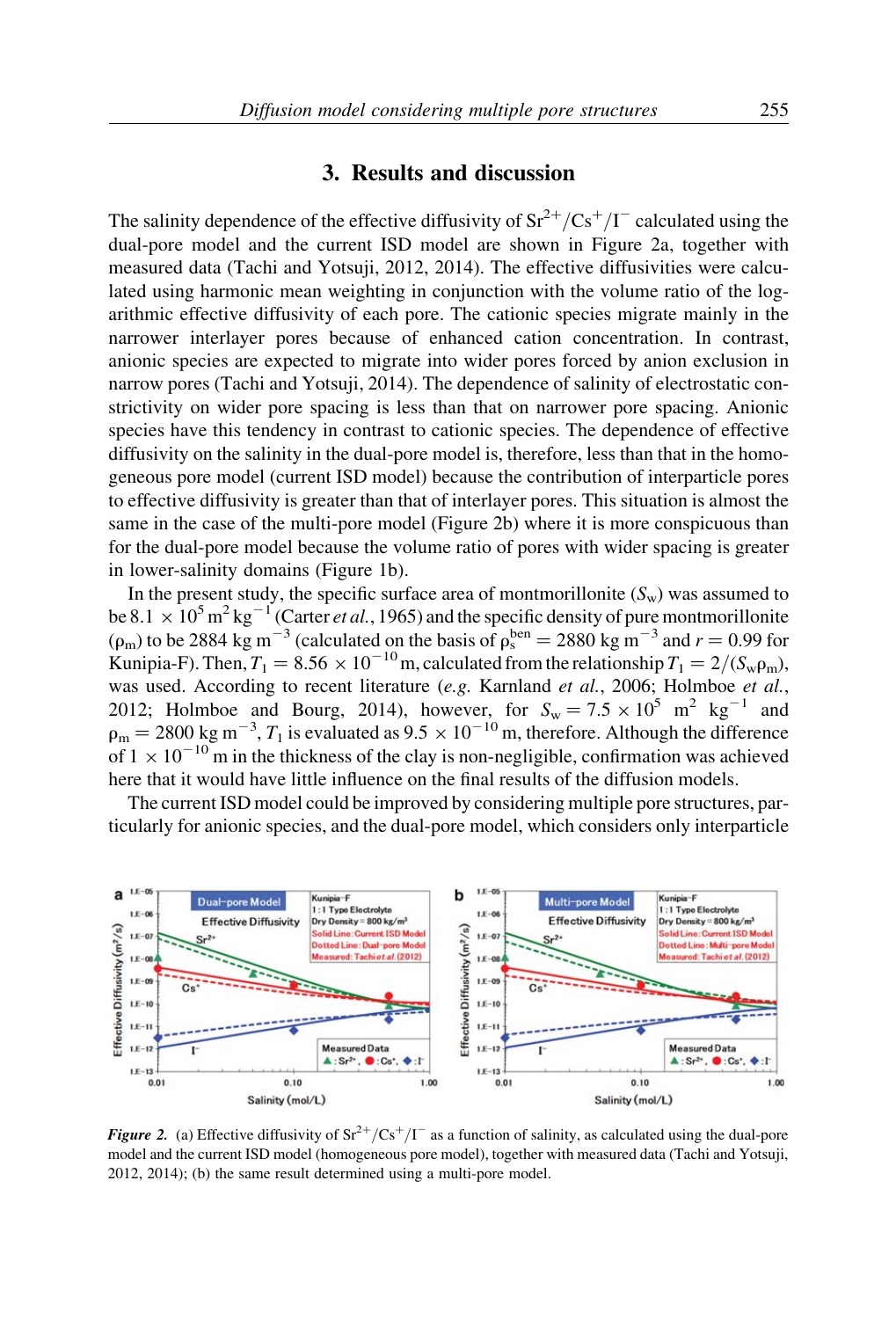pores and averaged interlayer pores, performed as an heterogeneous pore model. The effective diffusivity of ionic species was influenced heavily by porewater salinity, but almost never depended on the geometrical microstructures of compacted bentonite pores under the fixed dry density of bentonite because the electrical effects at the microscale  $(e.g. EDL)$  persist up to the macroscale diffusion parameter, but the geometrical microstructures (e.g. tortuosity and pore volume ratio) are homogenized upon scaling up.

# Acknowledgments

This study was conducted partly as 'The project for validating assessment methodology in a geological disposal system' funded by the Ministry of Economy, Trade and Industry of Japan.

Guest editor: Reiner Dohrmann

The authors and editors are grateful to anonymous reviewers who offered very helpful input and suggestions. A list of all reviewers is given at the end of the Preface for this volume.

## References

- Bradbury, M.H. and Baeyens, B. (2003) Porewater chemistry in compacted re-saturated MX-80 bentonite. Journal of Contaminant Hydrology, 61, 329-338.
- Carter, D.L., Heilman, M.D., and Gonzalez, C.L. (1965) Ethylene glycol monoethyl ether for determining surface area of silicate minerals. Soil Science, 100, 356-360.
- Holmboe, M. and Bourg, I.C. (2014) Molecular dynamics simulations of water and sodium diffusion in smectite interlayer nanopores as a function of pore size and temperature. Journal of Physical Chemistry C, 118, 1001–1013.
- Holmboe, M., Wold, S., and Jonsson, M. (2012) Porosity investigation of compacted bentonite using XRD profile modeling. Journal of Contaminant Hydrology, 128, 19–32.
- Japan Atomic Energy Agency (JAEA) (2015) The project for validating assessment methodology in geological disposal system. H26 report of Japanese project entrusted by the Ministry of Economy, Trade and Industry (METI) of Japan.
- Karnland, O., Olsson, S., and Nilsson, U. (2006) Mineralogy and sealing properties of various bentonites and smectite-rich clay material. Swedish Nuclear Fuel and Waste Management Co., SKB TR-06-30.
- Kozaki, T., Fujishima, A., Sato, S., and Ohashi, H. (1998) Self-diffusion of sodium ions in compacted montmorillonite. Nuclear Technology, 121, 63-69.
- Kozaki, T., Liu, J., and Sato, S. (2008) Diffusion mechanism of sodium ions in compacted montmorillonite under different NaCl concentration. *Physics and Chemistry of the Earth*, 33, 957–961.
- Lyklema, J. and Overbeek, J.Th.G. (1961) On the interpretation of electrokinetic potentials. Journal of Colloid Science, 16, 501–512.
- Nakano, M. (1991) Mass Transfer within Soils. University of Tokyo Press, Tokyo, 187 pp. (in Japanese).
- Ochs, M., Lothenbach, B., Wanner, H., Sato, H., and Yui, M. (2001) An integrated sorption/diffusion model for the calculation of consistent distribution and diffusion coefficients in compacted bentonite. Journal of Contaminant Hydrology, 47, 283 –296.
- Ohkubo, T., Kikuchi, H., and Yamaguchi, M. (2008) An approach of NMR relaxometry for understanding water in saturated compacted bentonite. Physics and Chemistry of the Earth, 33, S169-S176.